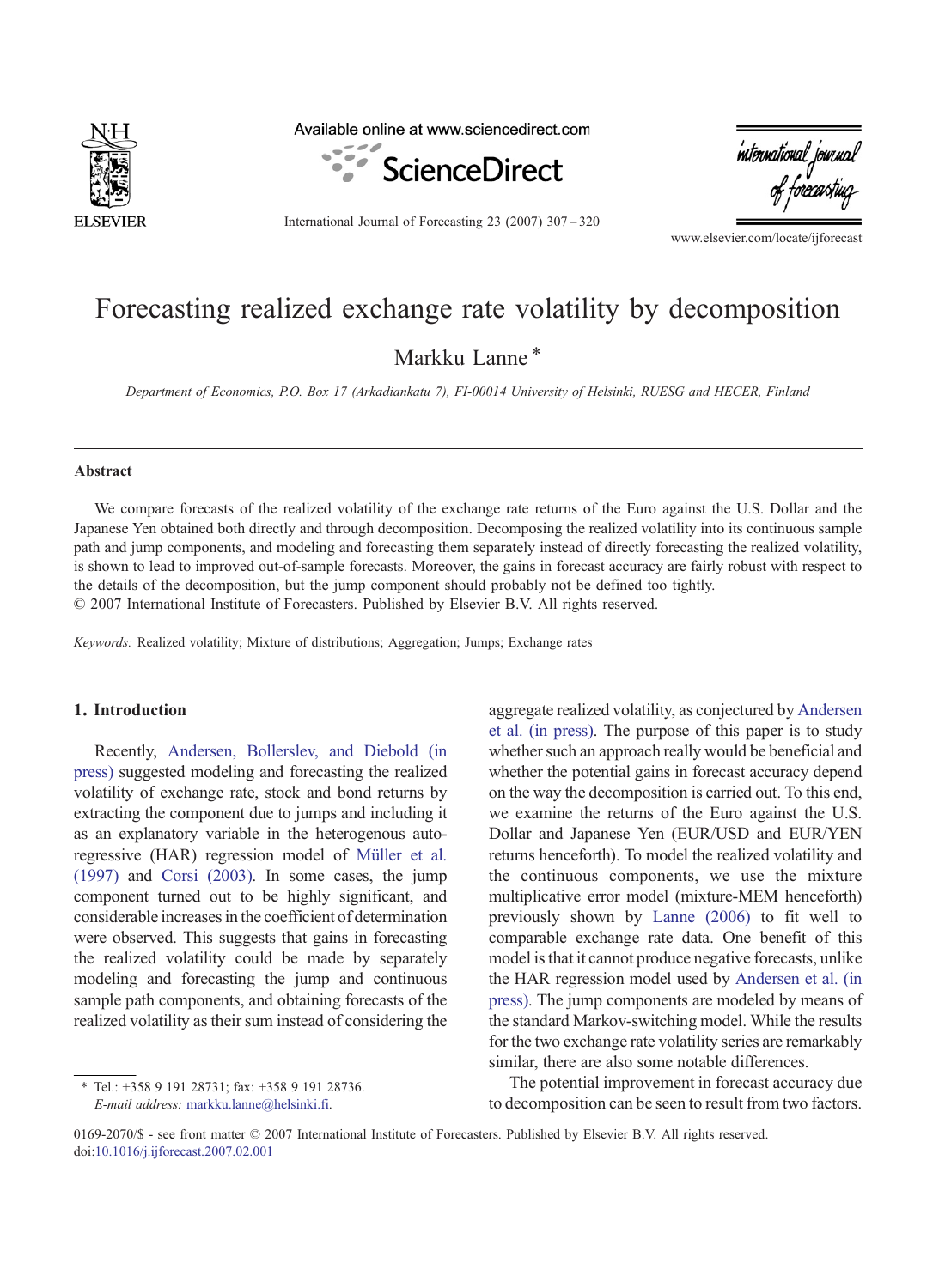First, once the variation due to jumps has been eliminated from the realized volatility series, the process of the remaining continuous sample path component may be more easily captured, i.e., its process may be more easily estimable. Second, the jump component itself may contain predictable variation that contributes toward the forecast of the realized volatility. We show that, at least with these data, statistically significant gains in out-of-sample forecast accuracy can be made by decomposing, and this finding is fairly robust with respect to the details of the decomposition. However, if the jump component is very tightly defined, i.e., it takes nonzero values on only the days with the very greatest jumps, it has very little predictable variation so that virtually all the gains in forecast accuracy come from the improvements in estimating the process of the continuous component, causing somewhat less accurate forecasts at the oneday horizon. This finding extends the results of [Andersen et al. \(in press\),](#page--1-0) which defined the jumps as being the very largest ones. By building a model for the jump component, we are able to forecast at longer horizons, in contrast to [Andersen et al. \(in press\),](#page--1-0) and our results demonstrate gains in accuracy in that case as well. Although the results are clear in showing the benefits of the decomposition, the diagnostic tests suggest that as far as the jump component is concerned, even further improvements might be attainable by the use of more sophisticated models. While the results are in a sense specific to the chosen econometric models, they should be rather general, in that the mixture-MEM model has previously been shown to fit comparable exchange rate data at least as well as relevant alternatives in the literature, and diagnostic checks here also indicate its adequacy.

The plan of the paper is as follows. In Section 2 the decomposition methods put forth by [Andersen et al. \(in](#page--1-0) [press\)](#page--1-0) are reviewed and applied to the EUR/USD data. In Section 3 the mixture-MEM and Markov-switching models are introduced and the estimation results are reported, while the forecast comparisons are presented in Section 4. Finally, Section 5 concludes.

### 2. Decomposition of realized volatility

In this section we discuss different decompositions of the daily return variance, and introduce the data set. As a starting point for the analysis we have the realized variance of discretely sampled Δ-period returns  $r_{t, \Delta} \equiv p(t) - p(t - \Delta)$ ,

$$
RV_{t+1}(A) = \sum_{j=1}^{1/A} r_{t+jA,A}^2,
$$
\n(1)

where  $p(t)$  is the price of the asset at time point t. As [Barndorff-Nielsen and Shephard \(2004\)](#page--1-0) have shown, the difference between this measure and the standardized realized bi-power variation,

$$
BV_{t+1}(\varDelta) = \mu_1^{-2} \sum_{j=2}^{1/\varDelta} |r_{t+j\varDelta,\varDelta}| |r_{t+(j-1)\varDelta,\varDelta}|
$$

where  $\mu_1 = \sqrt{2/\pi}$ , consistently estimates the component of the total return variation due to discrete jumps. Hence, it is natural to base the decomposition of  $RV_{t+1}$ ( $\Delta$ ) on RV<sub>t+1</sub>( $\Delta$ )−BV<sub>t+1</sub>( $\Delta$ ). As this difference can also take negative values, the measure

$$
J_{t+1}(\Delta) = \max[\text{RV}_{t+1}(\Delta) - \text{BV}_{t+1}(\Delta), 0] \tag{2}
$$

suggested by [Barndorff-Nielsen and Shephard \(2004\)](#page--1-0) can be used instead to ensure the non-negativity of the jump component. The continuous sample path component  $C_{t+1}$ ( $\Delta$ ) simply equals RV<sub>t+1</sub>( $\Delta$ )− $J_{t+1}(\Delta)$ .

One potential problem with  $J_{t+1}(\Delta)$  is that it typically takes positive values too frequently to be characterized as a component due to jumps. Instead, it might be desirable to identify only the significant jumps. To this end, [Andersen et al. \(in press\)](#page--1-0) suggest employing the following test statistic

$$
Z_{t+1}(A) = A^{-1/2} \frac{[\mathbf{R} \mathbf{V}_{t+1}(A) - \mathbf{B} \mathbf{V}_{t+1}(A)] \mathbf{R} \mathbf{V}_{t+1}(A)^{-1}}{\{(\mu_1^{-4} + 2\mu_1^{-2} - 5) \max[1, \mathbf{T} \mathbf{Q}_{t+1}(A) \mathbf{B} \mathbf{V}_{t+1}(A)^{-2}]\}^{1/2}}
$$
 (3)

the distribution of which [Huang and Tauchen \(2005\)](#page--1-0) find to be approximated by the standard normal distribution. Here,  $TQ_{t+1}(\Delta)$  is the standized realized tri-power quarticity,

$$
TQ_{t+1}(\Delta) = \Delta^{-1} \mu_{4/3}^{-3} \sum_{j=3}^{1/4} |r_{t+j\Delta,\Delta}|^{4/3} |r_{t+(j-1)\Delta,\Delta}|^{4/3} |r_{t+(j-2)\Delta,\Delta}|^{4/3},
$$

where  $\mu_{4/3} \equiv 2^{2/3} \Gamma(7/6) \Gamma(1/2)^{-1}$  and  $\Gamma(\cdot)$  is the gamma function. The idea is that the jump component defined by confidence level  $\alpha$ ,  $J_{t+1,\alpha}(\Delta)$ , takes positive